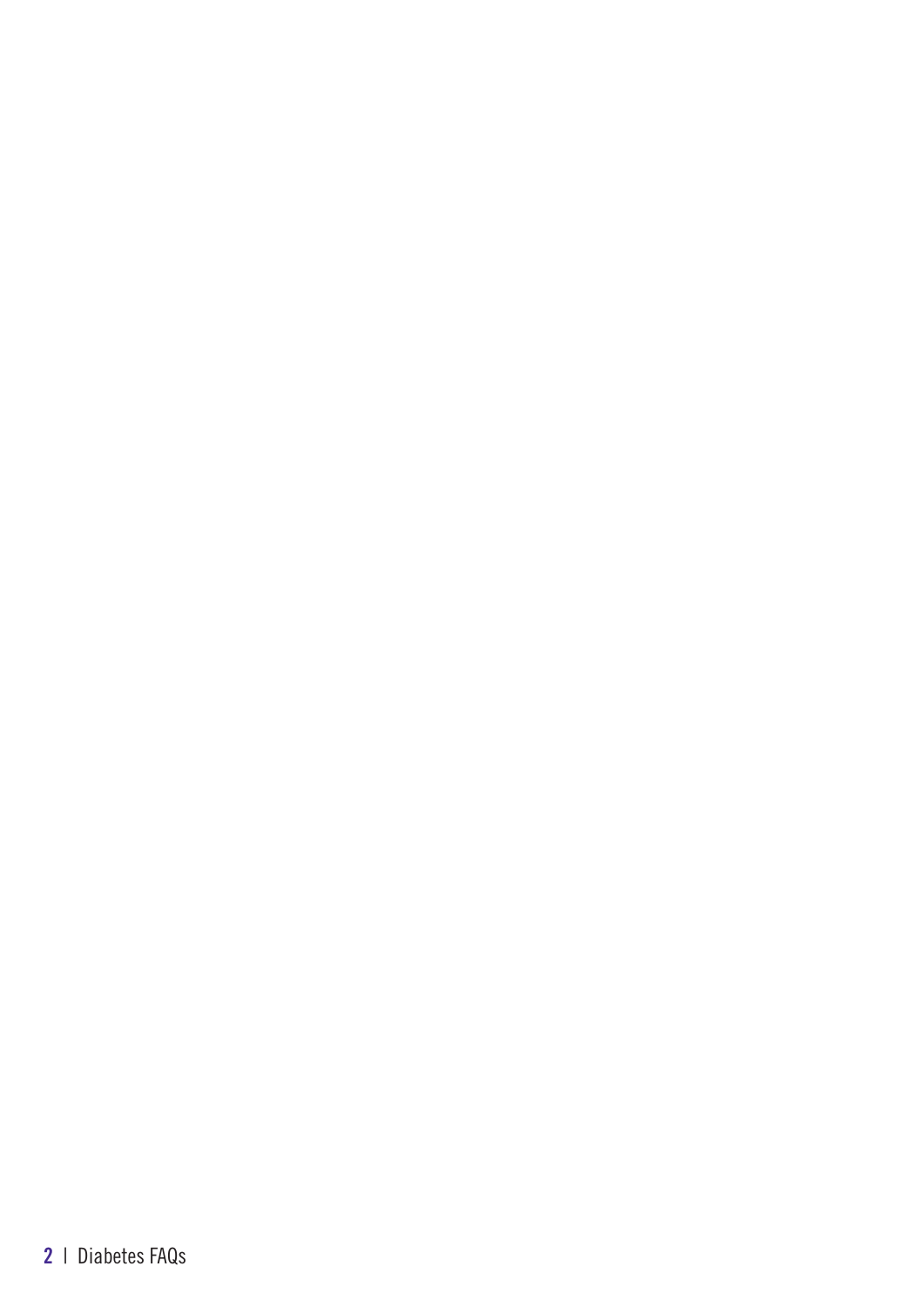# **1. WHAT IS DIABETES?**

Diabetes is a lifelong condition that causes a person's blood sugar level to become too high.

About 3.1 million people in the UK have diabetes but many people either have not had diabetes diagnosed or have blood sugar levels above the normal range and are at increased risk of developing diabetes.

It's very important for diabetes to be diagnosed as early as possible because it will get progressively worse if untreated.

Diabetes can cause serious long-term health problems. It is the most common cause of visual impairment and blindness in people of working age. It is also responsible for most cases of kidney failure and lower limb amputation. People with diabetes are up to five times more likely to have cardiovascular disease and stroke than those without diabetes.

There are two main types of diabetes – type 1 diabetes and type 2 diabetes.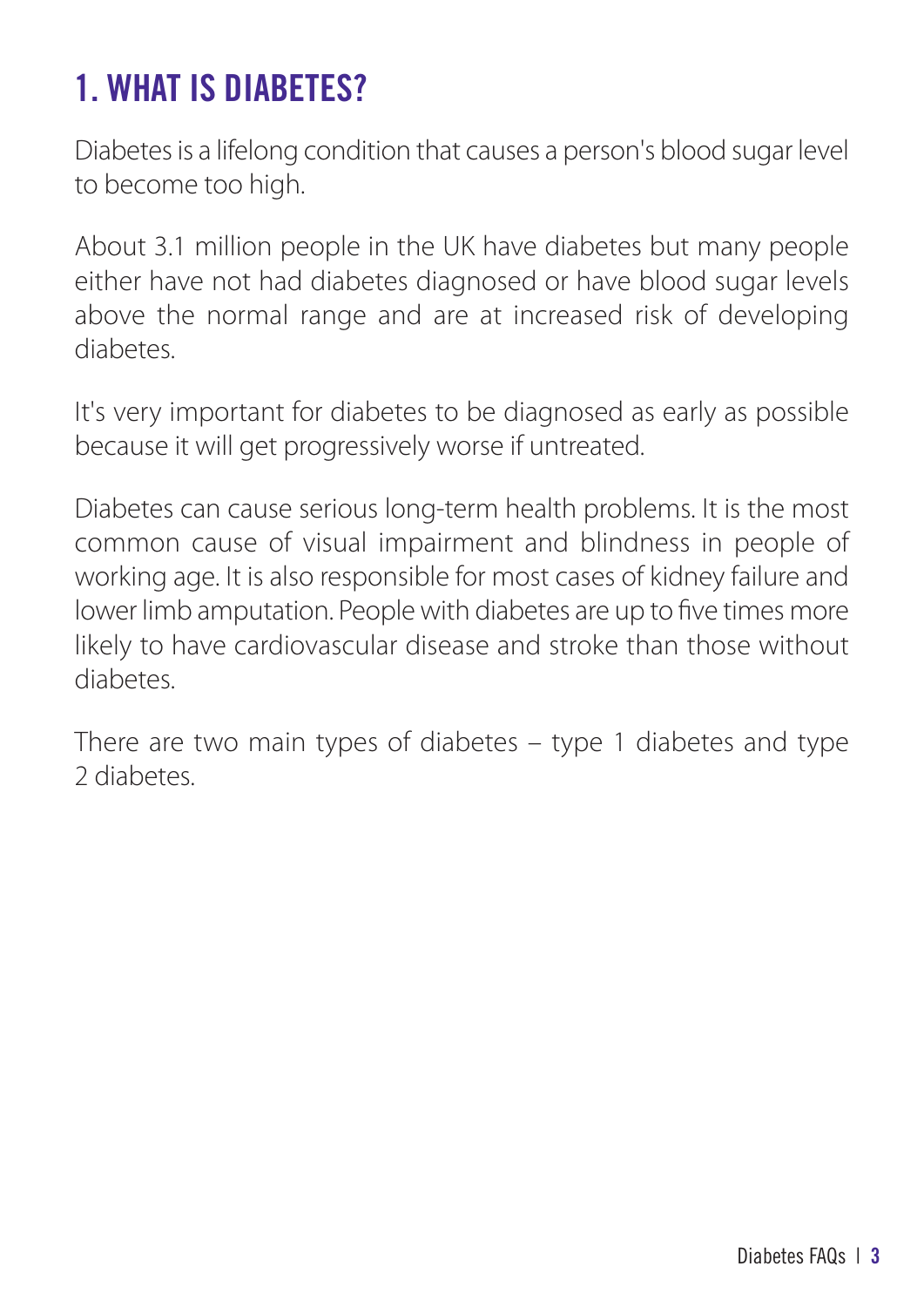# **2. WHAT ARE THE SYMPTOMS?**

The main symptoms of diabetes are:

- **Feeling very thirsty**
- <sup>n</sup> Urinating more frequently than usual, particularly at night
- **Feeling very tired**
- <sup>n</sup> Weight loss and loss of muscle bulk
- Itching around the genitals, or frequent episodes of thrush
- **Cuts or wounds that heal slowly**
- <sup>n</sup> Blurred vision

The symptoms of type 1 diabetes usually develop very quickly in young people (over a few days or weeks). In adults, the symptoms often take longer to develop (a few months).

Many people have type 2 diabetes for years without realising because the early symptoms tend to be general.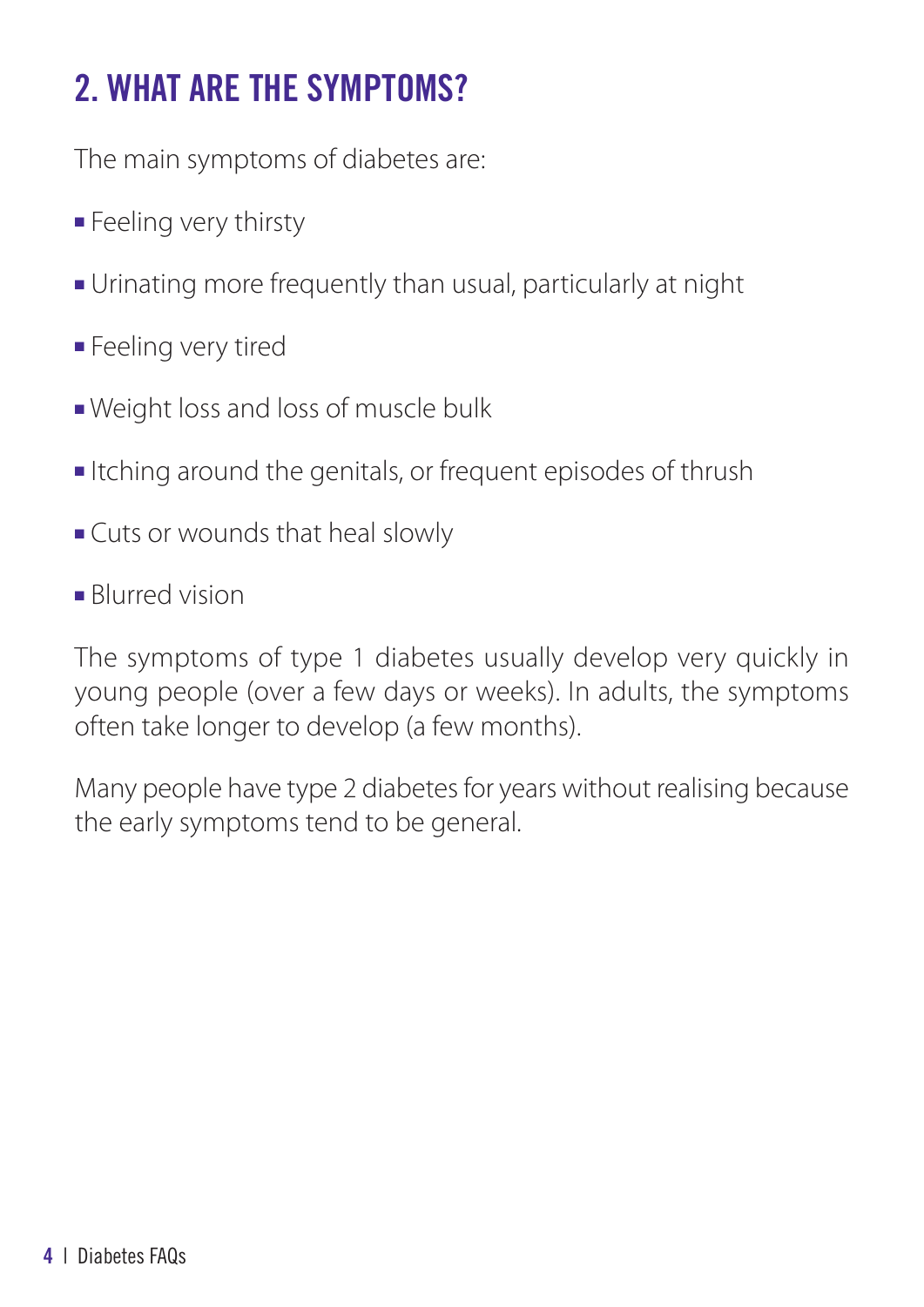# **3. WHAT ARE THE CAUSES?**

The amount of sugar in the blood is controlled by a hormone called insulin. If you have diabetes, your body is unable to break down glucose into energy. This is because there's either not enough insulin to move the glucose, or the insulin produced doesn't work properly.

#### **TYPE 1 DIABETES**

In type 1 diabetes, the body's immune system attacks and destroys the cells that produce insulin. As no insulin is produced, your glucose levels increase, which can seriously damage the body's organs.

Type 1 diabetes usually develops before the age of 40, often during the teenage years.

Type 1 diabetes is less common than type 2 diabetes. In the UK, it affects about 10% of all adults with diabetes.

People with type 1 diabetes need insulin injections for the rest of their life and have to pay attention to their lifestyle and health to ensure their blood glucose levels stay balanced.

#### **TYPE 2 DIABETES**

Type 2 diabetes is where the body doesn't produce enough insulin, or the body's cells don't react to insulin.

Type 2 diabetes is far more common than type 1 diabetes. In the UK, around 90% of all adults with diabetes have type 2 diabetes. It is often associated with obesity.

People with type 2 diabetes may be able to control their symptoms simply by eating a healthy diet, exercising regularly, and monitoring their blood glucose levels. However, as type 2 diabetes is a progressive condition, many eventually need medication, usually in the form of tablets.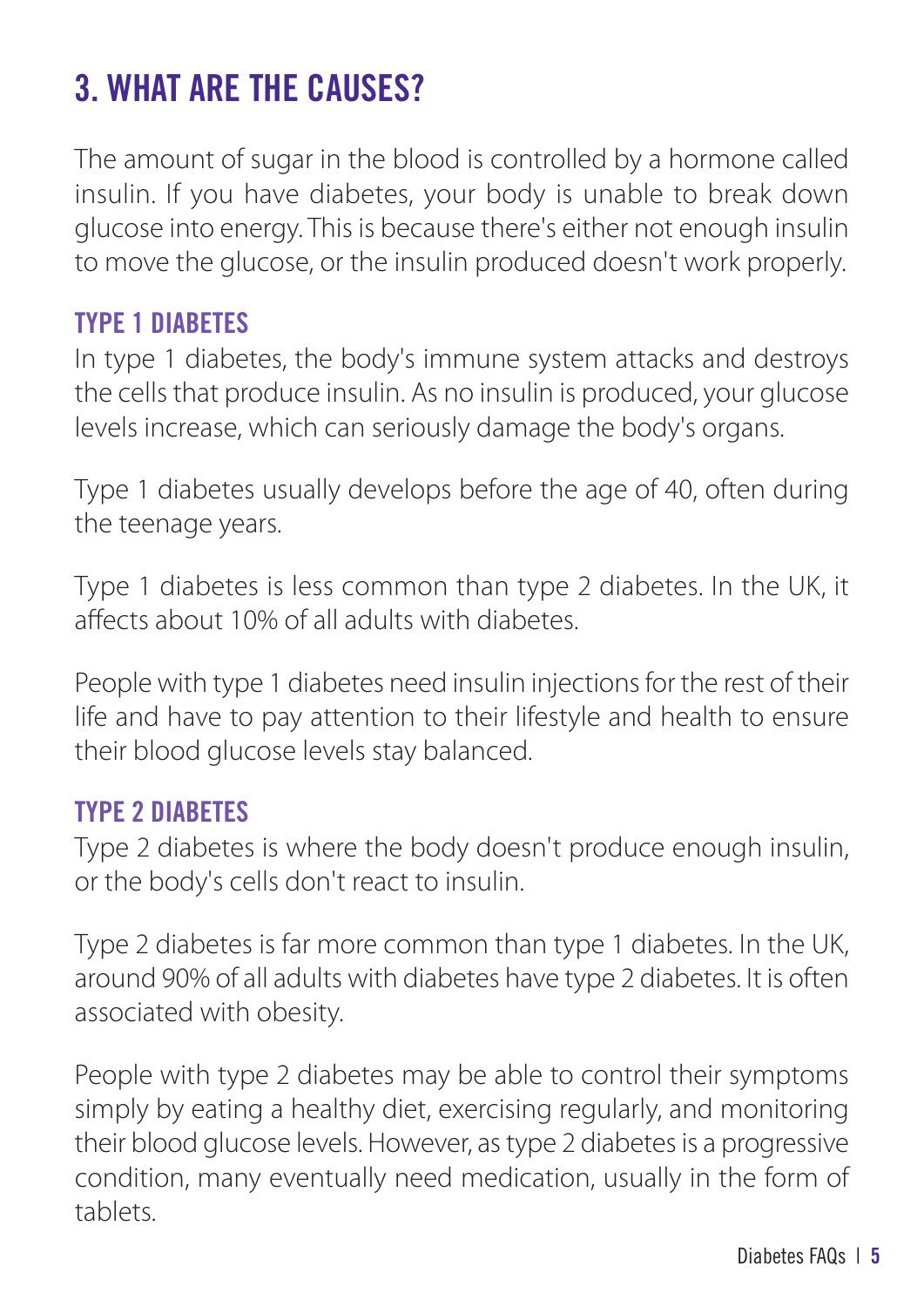How to reduce the risk of type 2 diabetes:

- $\blacksquare$  Eat healthily
- **Loose weight (if you're overweight)**
- $\blacksquare$  Be physically active

### **GESTATIONAL DIABETES (DURING PREGNANCY)**

Blood glucose levels can sometimes increase during pregnancy, making difficult for insulin to absorb it all. This affects about 5% of pregnant women. Gestational diabetes can increase the risk of health problems developing in an unborn baby, so it's important to keep your blood glucose levels under control. In most cases, gestational diabetes disappears after the baby is born. However, women who develop

the condition have about a 30% risk of developing type 2 diabetes in later life.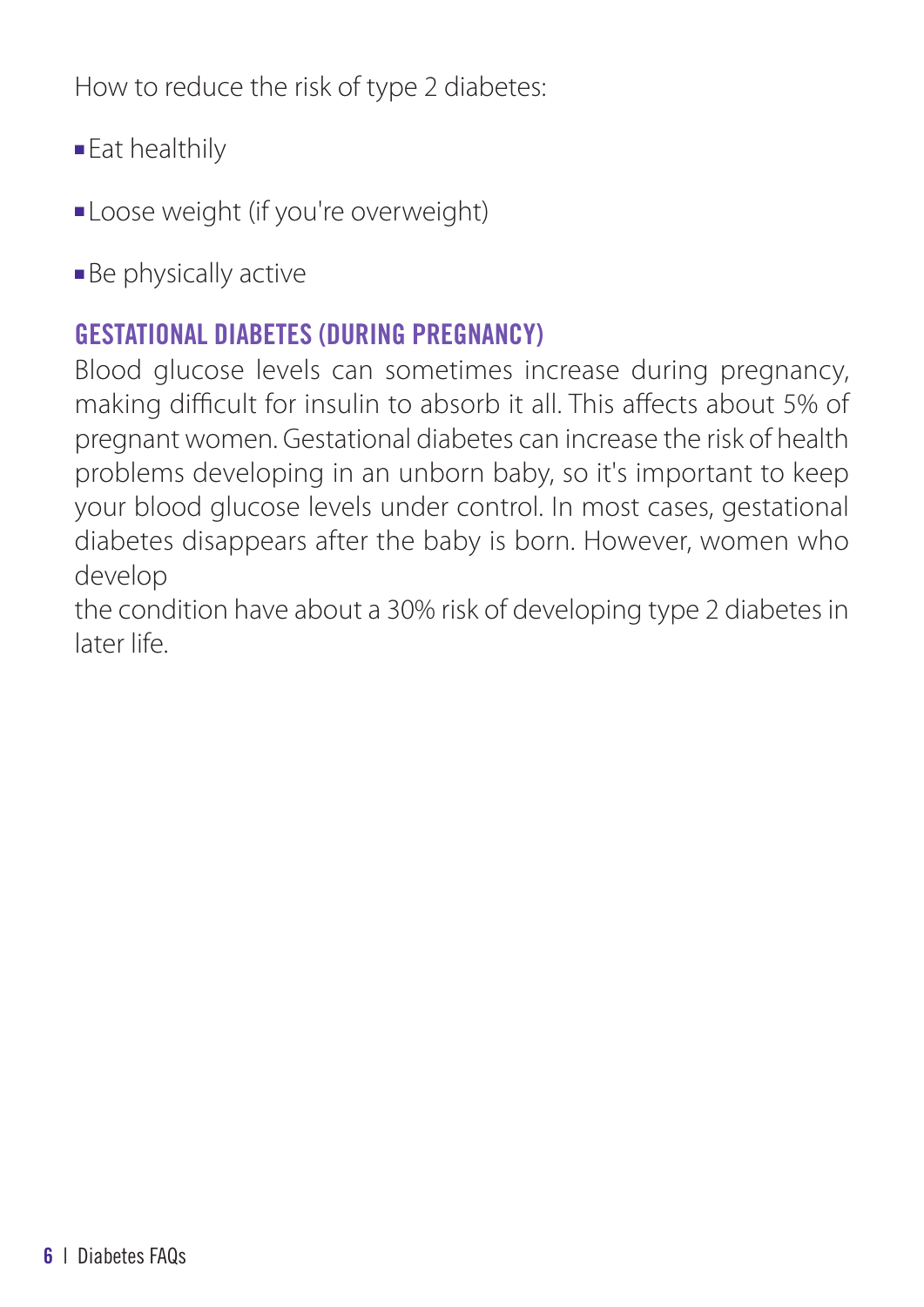# **4. WHAT ARE THE HEALTH PROBLEMS?**

If diabetes isn't treated, it can lead to a number of different health problems. High glucose levels can damage blood vessels, nerves and organs. Even a mildly raised glucose level that doesn't cause any symptoms can have damaging effects in the long term. Diabetes increases your risk of:

<sup>n</sup> Heart disease

- <sup>n</sup> Stroke
- Nerve damage
- Diabetic retinography damage to your eyes and potential sight loss
- Kidney disease
- $\blacksquare$  Foot ulcers potentially leading to amputation
- <sup>n</sup> Sexual dysfunction

Everyone with diabetes should be invited to have their eyes screened once a year. This can be accessed through your GP.

If you have diabetes, it is important that you learn how to manage the condition. Short courses – such as the DESMOND programme for people with type 2 diabetes – can help. If you have diabetes and you haven't yet attended an education programme, talk to your GP or diabetes care team, as they can refer you to a local one.